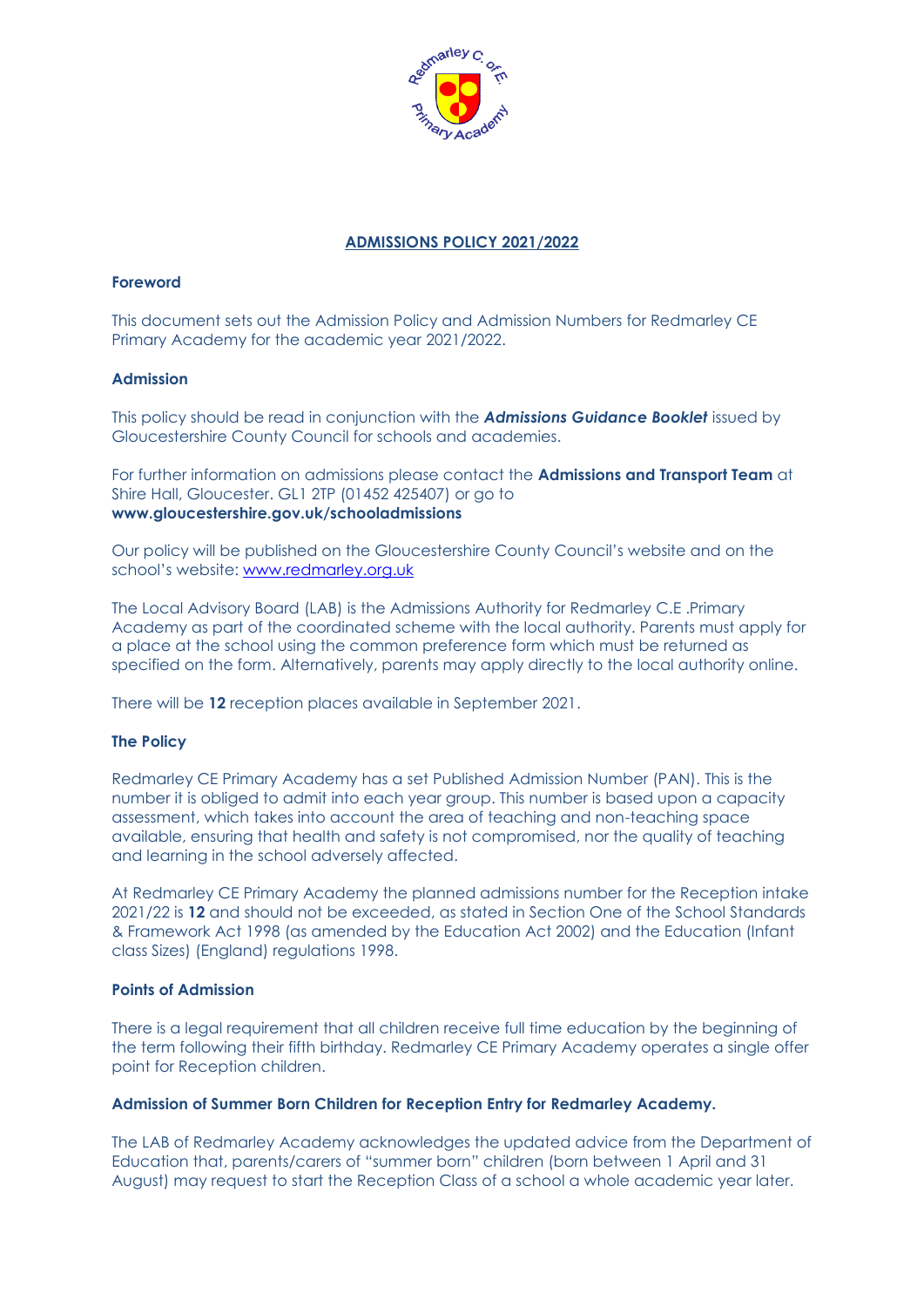The LAB will make a decision on behalf of Redmarley Academy. We follow the Local Authority process which states that parents can only apply for a Reception place at a school once and must apply for a place during the standard application process timeline for their chronological year group, stating their reasons for requesting deferred entry to the following year. The LAB will decide whether the deferred entry can be approved for the school.

### **Normal Admission Round**

The term "normal admission round" refers to all applications for admission to the main year of entry of the school i.e. Reception for Infant and Primary Schools. Applications made during the normal admissions round will be made in advance of the academic year in which the child is due to start at the new school. Children are entitled to a full-time place, however, may attend part-time until later in the school year but not beyond the point at which they reach compulsory school age.

## **Admission Policy for pupils entering Redmarley CE Primary Academy at the beginning of the Reception Year.**

For admission to Reception, parents must submit their Common Application Form stating their preferred schools to the Admissions and Transfer Team at [\(www.gloucestershire.gov.uk/schooladmissions\)](http://www.gloucestershire.gov.uk/schooladmissions). No places will be awarded at the school on an automatic basis – an application has to be submitted in all cases. Where applications for admission exceed the number of places available (both in the normal round of admissions and for in-year admissions), the criteria below will be applied, in the order set out below:

## **1. Looked after (LA) children or those previously LA but immediately after being LA became subject to an adoption, residence, or special guardianship order.**

- *(1)* A 'looked after child' is a child who is (a) in the care of a local authority, or (b) being provided with accommodation by a local authority in the exercise of their social services functions (see the definition in Section 22(1) of the Children Act 1989) at the time of making an application to a school. In Gloucestershire, such children are referred to as Children in Care.
- *(2)* This includes children who were adopted under the Adoption Act 1976 (see section 12 adoption orders) and children who were adopted under the Adoption and Childrens Act 2002 (see section 46 adoption orders).
- *(3)* Under the provisions of s.12 of the Children and Families Act 2014, which amend section 8 of the Children Act 1989, residence orders have now been replaced by child arrangements orders.
- *(4)* See Section 14A of the Children Act 1989 which defines a 'special guardianship order' as an order appointing one or more individuals to be a child's special guardian (or special guardians).

**2. Children who have a sibling who will be attending Redmarley C. E Primary Academy at the time of reception admission (i.e. a brother or sister, half brother or sister, adopted brother or sister, step brother or sister, or the child of a parent/carer's partner, as well as children who are brought together as a family by a same sex civil partnership.)**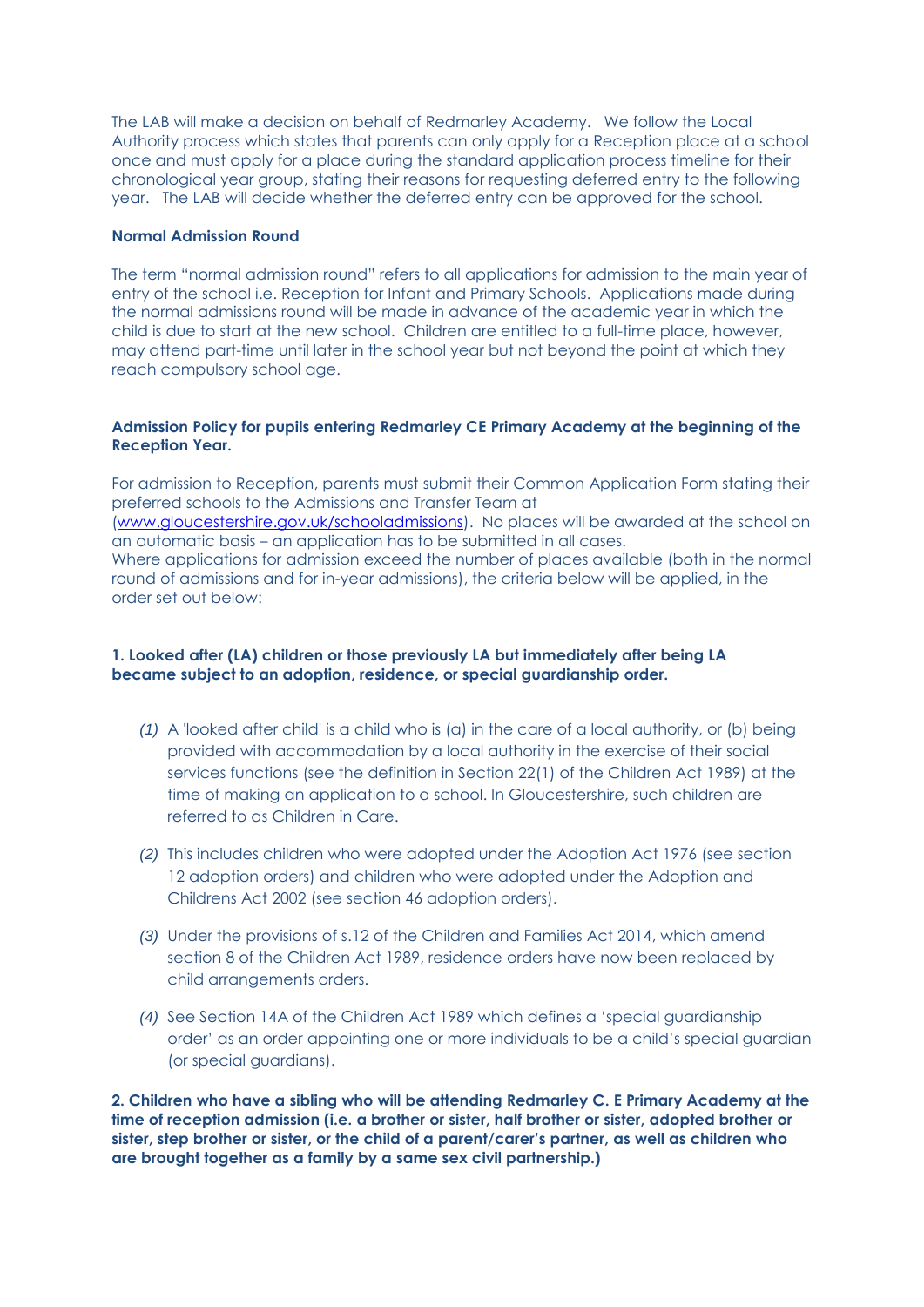Note: *The older child must be continuing to attend the school when the younger child is admitted and in every case the child must be living in the same family unit at the same address.*

Applications for twins and children from multiple births will be considered as individual applications. However, the Academy acknowledges the difficulties for families if children cannot attend the same school, for example if one child can be offered a place but not the other and therefore will aim to accommodate both/all children at one school where there is capacity to do so. This may include overriding the Key Stage 1 restrictions which limit Reception, Year One and Year Two classes to a maximum of 30 children per teacher, if the one child from twins/multiple births can be offered a place when the other(s) cannot.

#### **3. Children with an authenticated medical reason for attending the school.**

Note: *Children for whom only this particular school is appropriate due to an exceptional medical condition. Applications will only be considered if supported by a written statement from the applicant's doctor which must demonstrate that there is a very specific connection between the medical need and the facilities or resources of the school*. *The final decision to accept a child under this category will be made by the LAB through consultation with relevant professionals where necessary.*

### **4. Children with the strongest geographical claim in the year in which the child is to start school on the closing date for applications.**

*Note:* Children with the strongest geographical claim, measured in a straight line from the ordnance survey point of the child's home address (including flats) to a central point of the school, using the local authority's computerised measuring system, with those living close to the school receiving the higher priority

### **Special notes:**

Where any particular category at points 1-3 above is oversubscribed, criterion 4 (strongest geographical claim based on straight line distance) will be used to determine which child is offered a place.

In the event of a tie between two or more children, when applying criterion 4, the strongest geographical claim will be measured in a straight line from the ordinance survey point from the child's home address (including flats) to the ordinance survey address point of the school using the Local Authority's computerised measuring system with those living closer to the school receiving the higher priority.

Where there are not enough places available to offer all children a place at the school, a process of random allocation will be followed by the LAB.

#### **Appeals:**

Parents/carers have a right to appeal against refusal, by the LAB, to admit their child(ren) to our school. Any appeal must be in writing and addressed to the head teacher as soon as possible after reconsideration. Appeals will be arranged in accordance with the *Code of Practice on Admission Appeals*. Further details about the appeal process are available from the Clerk to the LAB via the school office (01531 650277).